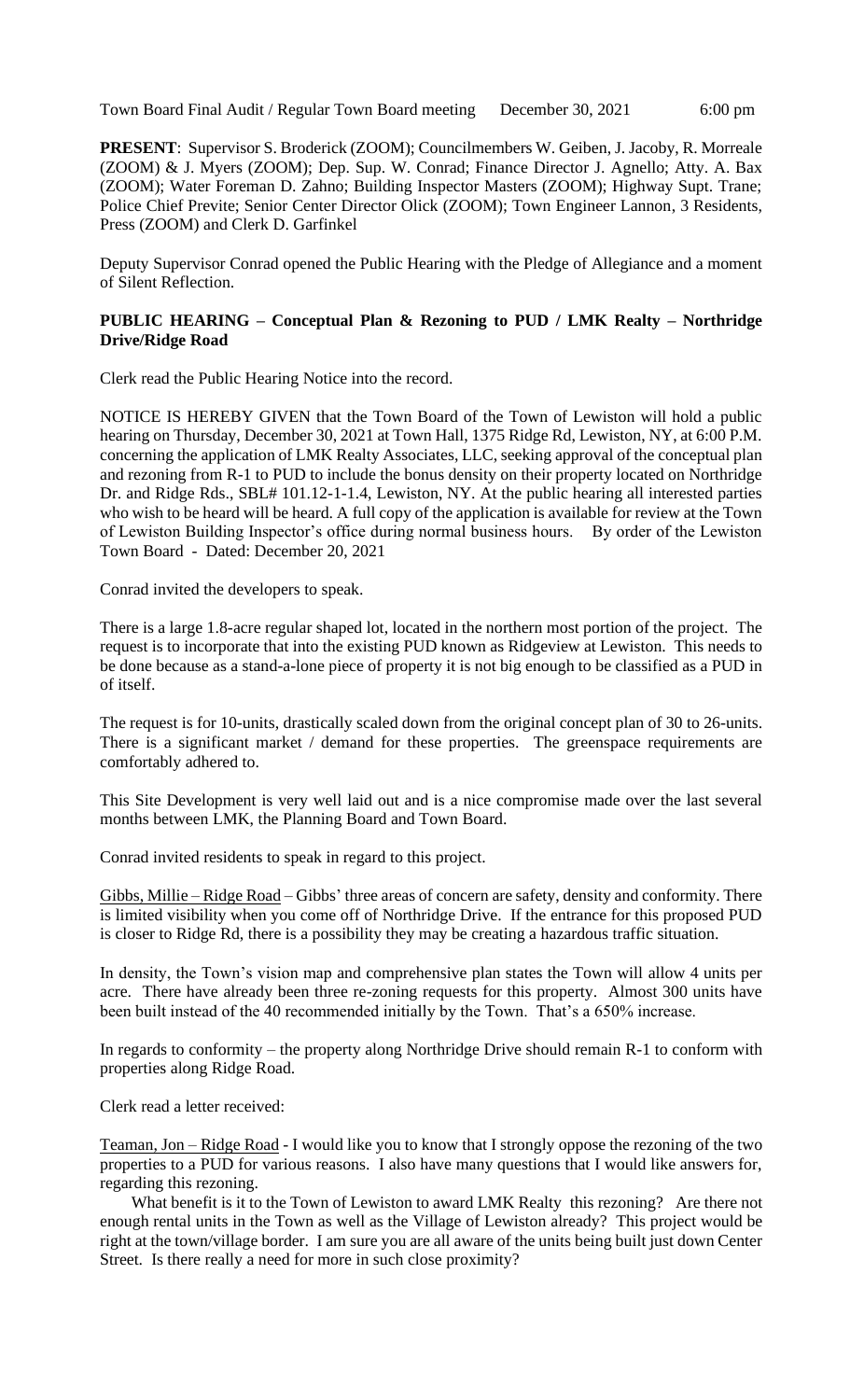Is there a financial benefit to the Town of Lewiston with this rezoning? If so, what is that number? Now divide that number by the number of residents in the town( roughly 18,000) and I am sure it is very minimal. For example, Let's say it provides \$100,000/year to the town. That comes to less than \$6 per person benefit for each resident of the town. This doesn't include the added expense to the town as far as fire protection, water /sewer, and road maintenance.

Is it not the obligation of the Town Board to look out for the best interest of the Town? The Town of Lewiston's own rules state that a PUD needs 10 acres. Why are we cramming two additional multiple units into an area less than 2 acres? It is understandable why LMK wants to combine these two properties to its existing PUD, but why is the Town willing do it? Is there not a need for single family homes in the Town of Lewiston?

Finally, by changing the rezoning is the Town of Lewiston leaving itself exposed to further development at the top of Ridge Road? Currently LMK says they have no plans for this part of the two parcels but we all know that can change at any time.

#### **Geiben MOVED to close the Public Hearing, Seconded by Jacoby and Carried 5 – 0**. (6:15 pm)

#### TOWN BOARD REGUALAR MEETING / FINAL AUDIT

#### AGENDA APPROVAL

Agenda Additions: Geiben – Ice Rink

#### **Geiben MOVED to approve the agenda as amended, Seconded by Jacoby and Carried 5 – 0**.

RESIDENTS STATEMENTS – No one wished to speak

#### DEPARTMENT HEAD STATEMENTS

Town Clerk Garfinkel – Employee Time Carry-Over – No approval is needed; it is in their contract.

Chief Previte - They are interviewing for 2 part-time positions in hopes to appoint at the next meeting.

Finance Officer Agnello requests approval for the following 2021 Budget transferees:

Request to transfer \$1.00 from Engineer Contractual - A00-1440-0400-0000, to Engineer Personnel - A00-1440-0100-0000, to cover .02 rounding of full year payroll.

Request to transfer \$3,030.00 from Recreation Contractual - A00-7310-0400-0000, to Recreation Equipment - A00-7310-0200-0000, to cover the purchase of a new computer.

Request to transfer \$5,000.00 from Recreation Ice Rink Revenue - A00-1000-2025-4403, to Recreation Ice Rink Contractual - A00-7310-0403-4403, to cover Ice Rink Contractual expenses.

Request to transfer \$1,200.00 from Senior Center Contractual - A00-7630-0400-0000, to Senior Center Gasoline/Diesel - A00-7630-0400-3510, to cover gasoline expenses.

Request to transfer \$21,726.00, with \$14,958.00 from - Police Union Welfare Benefit - B00-9070- 0800-0200; \$3,374.00 from Police Retirement - B00-9015-0800-0000, and \$3,394.00 from Contingency - B00-1990-0400-0000, to Police Personnel - B00-3120-0100-0000, to cover payroll expenses.

Request to transfer \$550.00 to Police Contractual - B00-3120-0400-0000, from Police Social Security - B00-9030-0800-0100, to cover contractual expenses.

Request to transfer \$414.00 from Unemployment - B00-9050-0800-0000, to Medicare - B00-9020- 0800-0000, to cover Medicare expenses.

Request to transfer \$1,771.00 from Union Welfare Benefits - B00-9070-0800-0000, to Social Security - B00-9030-0800-0000, to cover Social Security expenses.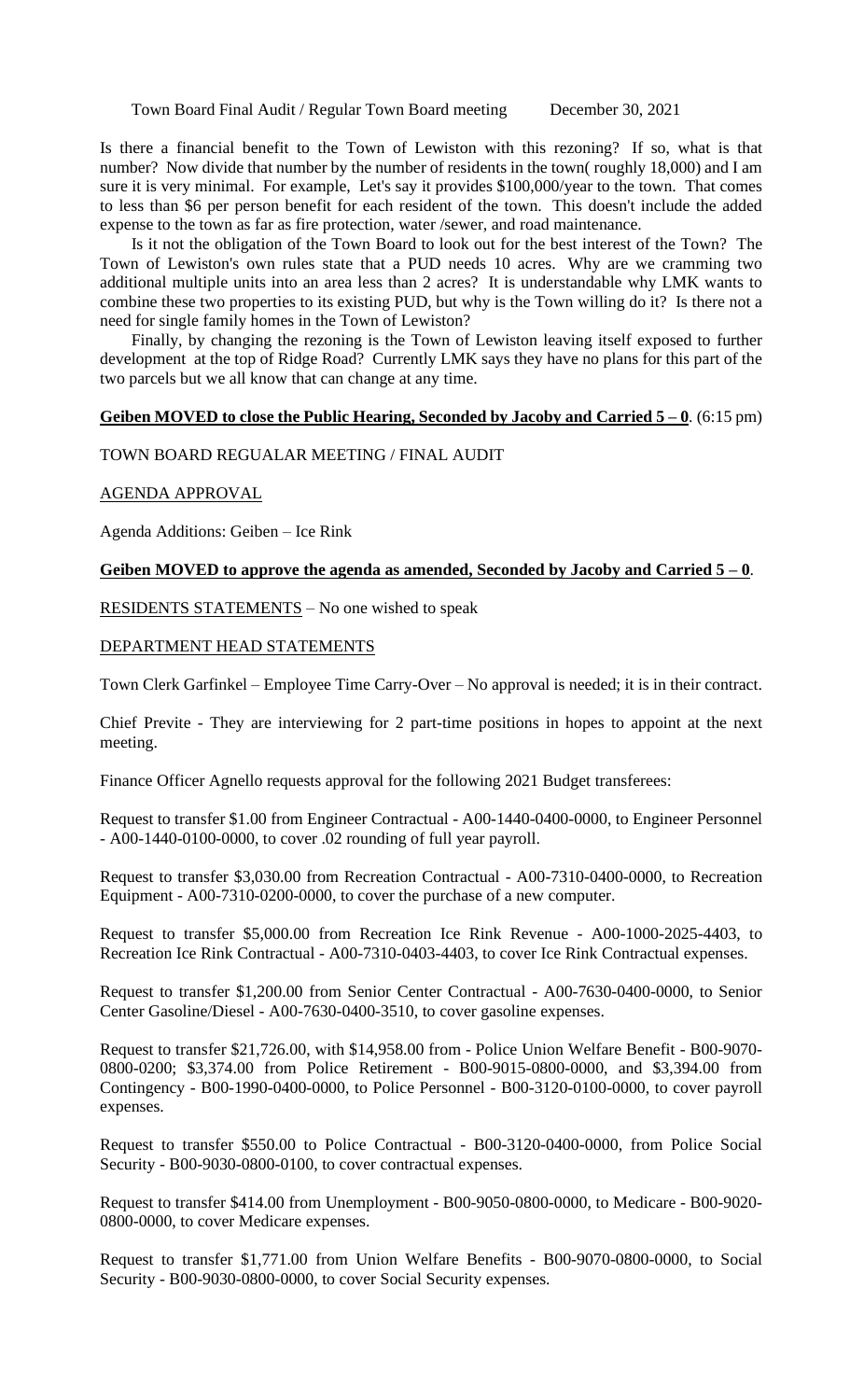Request to transfer a total of \$95,618.00 with \$43,857.00 from Highway Snow Removal Personnel - DB0-5142-0100-0000; \$8,359.00 from Highway Snow Removal Out of Department Personnel - DB0-5142-0100-0100; \$6,042.00 from Machinery Personnel - DB0-5130-0100-0000; \$14,000.00 from General Repairs Contractual - DB0-5110-0400-0000; \$8,000.00 from Machinery Contractual - DB0-5130-0400-0000; and \$15,360.00 from Sales Tax Revenue - DB0-1000-1120-0000, to Highway General Repairs Personnel - DB0-5110-0100-0000, to cover payroll expenses.

Request to transfer \$4,000.00 from General Repairs Contractual - DB0-5110-0400-0000, to Highway Gasoline & Diesel - DB0-5110-0400-3510, to cover increased gasoline expenses.

Request to transfer \$167.00 from Machinery Equipment - DB0-5130-0200-0000, to Medicare - DB0-9020-0800-0000, to cover Medicare expenses.

Request to transfer \$713.00 from Machinery Contractual - DB0-5130-0400-0000, to Social Security - DB0-9030-0800-0000, to cover Social Security expenses.

Request to transfer \$2,200.00 from Gas Light District Fund Balance - SL0-1000-0599-0000, to Gas Light District Gas and Electric - SL0-5182-0400-3500, to cover increased expenses of streetlights.

Request to transfer \$75.00 from Sanitary Sewer Personnel - SS2-8120-0100-0000, to Master Sewer Personal - SS2-8110-0100-0000, to cover payroll expenses.

Request to transfer \$6.00 from Sanitary Sewer Contractual - SS2-8120-0400-0000, to Master Sewer Contractual - SS2-8110-0400-0000, to cover contractual expenses.

Request to transfer \$12.00 from South Sewer Personnel - SS3-8120-0100-0000, to South Sewer Personal - SS3-8110-0100-0000, to cover payroll expenses.

## **Jacoby MOVED to approve all budget transfers, as noted on December 29, 2021 memo from Agnello as presented, Seconded by Geiben and Carried 5 – 0**.

Highway Superintendent - County Snow & Ice Agreement

## **Jacoby MOVED to approve the County Snow & Ice Agreement, Seconded by Geiben and Carried 5 – 0**.

**Jacoby MOVED to authorize Highway Superintendent Trane to sign said Agreement, Seconded by Geiben and Carried 5 – 0**.

Letter of Retirement

MEO Gary Ferenc – Clerk read notice of retirement to the Board.

### **Geiben MOVED to accept with regret, Ferenc's letter, Seconded by Jacoby and Carried 5 – 0**.

Highway Clerk Darlene Norwich - Clerk read notice of retirement to the Board

# **Jacoby MOVED to accept with regret, Norwich's letter, Seconded by Geiben and Carried 5 – 0**.

APPROVAL OF MEETING MINUTES

**Geiben MOVED to approve Regular Town Board Meeting minutes- November 22, 2021, Seconded by Jacoby and Carried 5 – 0**.

**Geiben MOVED to approve the Work Session Meeting minutes – December 13, 2021, Seconded by Jacoby and Carried 5 – 0**.

AUDIT PAYMENT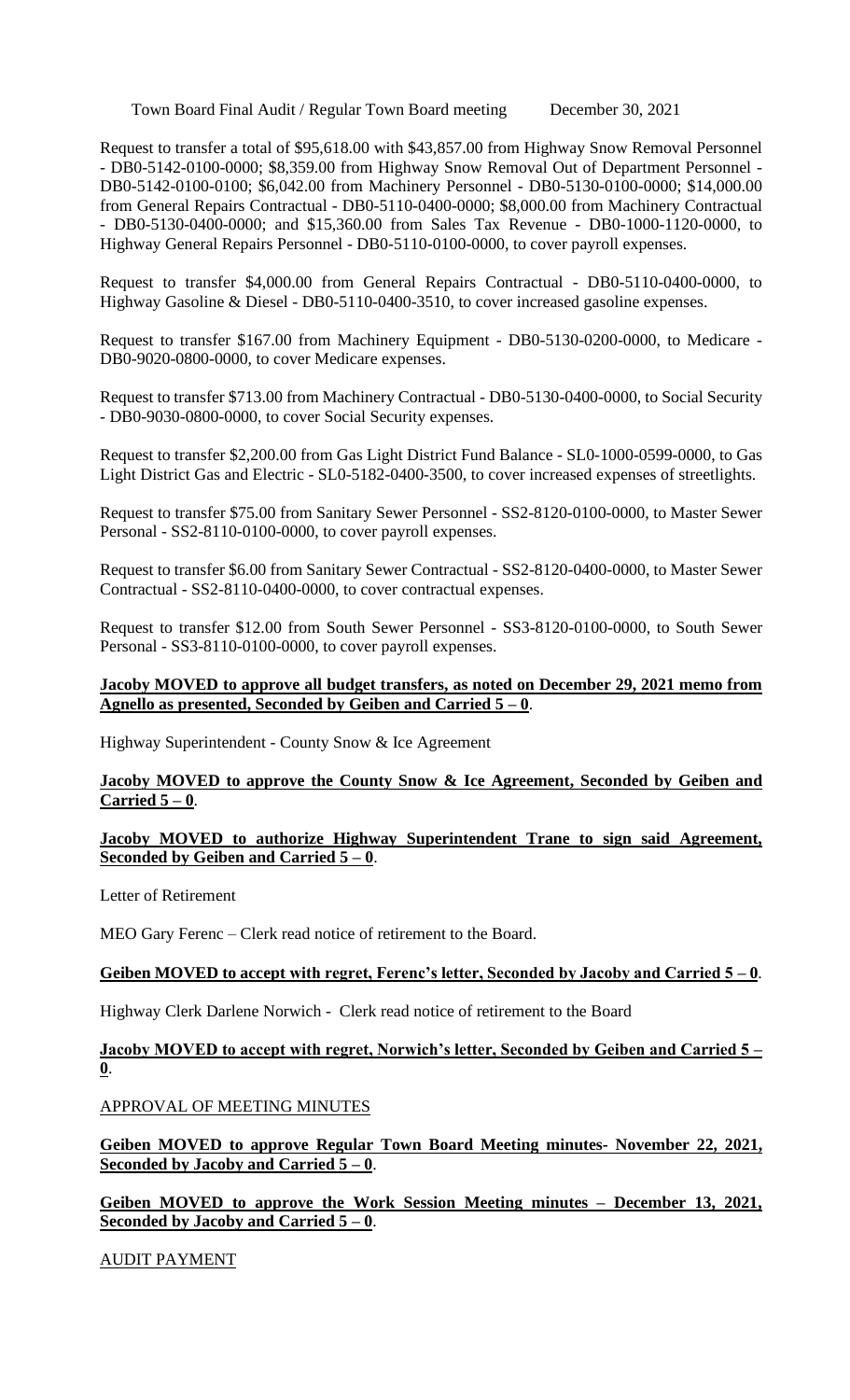#### **Geiben MOVED to approve the Regular Abstract of Claims numbered 21-03308 to 21-03497 and recommend payment in the amount of \$241,410.80, plus a Post-Audit of \$340,906.65, Seconded by Jacoby and Carried 5 – 0**.

#### PENDING / OLD BUSINESS

Comprehensive Drainage Study & Maintenance/Capital Plan

Lannon submitted a proposal at the December Work Session, and is requesting the Board approve the Supervisor to sign. It identified the project which was developed. Meetings were held with Town Department Heads to present the mapping component.

It will utilize a lot of existing data, with addition to supplementing with new data. This will be for drainage, water, and sewer. When project is complete, the Town will have a mapping tool to be used by the departments for their day-to-day activities.

Broderick asked Trane to speak to this.

Trane receives a lot of calls asking what is Town drainage. The question that keeps being asked by residents and developers is, what is the drainage and who is responsible for it?

The Army Corps. Of Engineers, Federal Government, County and State will all be listed and it will be outlined who can do what and who is to do it.

Drainage ponds are being put into new subdivisions. This will tell who will be responsible for them.

Lannon said the study will take about 5-months. The entire plan will be designed and then prioritized as time goes by.

This does not include the Village; therefore, it is a B Fund expense. Broderick would like to use the B Fund balance. The cost is \$110,700.

#### **Broderick MOVED to approve the Comprehensive Drainage Study and Maintenance/Capital Plan as submitted by GHD, at a cost of \$110,700 with funds from the B Fund Balance, Seconded by Morreale and Carried 5 – 0**.

### **Geiben MOVED to authorize the Supervisor to sign the Comprehensive Drainage Study and Maintenance/Capital Plan, Seconded by Jacoby and Carried 5 – 0**.

Award Uniform Bid – Morreale

The Town received two bid responses. Cintas Corporation  $= $720.29$ /week and Aramark Uniform Services = \$335.85/week. Morreale reviewed both packets. They are similar in what their services are.

### **Morreale MOVED to accept Aramark Uniform Services bid of \$335.85/week, for a 5-year contract, Seconded by Jacoby and Carried 5 – 0**.

### **Morreale MOVED to authorize the Supervisor to sign the Contract, Seconded by Geiben and Carried 5 – 0**.

Excess Senior Center Chairs - Geiben

The chairs have been declared excess. The First Presbyterian Church Director has requested 50 chairs. If the remaining chairs are not taken, she would take the rest.

Trane would like the Highway Dept. to take some.

### **Geiben MOVED to allow the First Presbyterian Church, a Not-For-Profit Organization, to, upon availability have fifty (50) chairs, Seconded by Jacoby and Carried 5 – 0**.